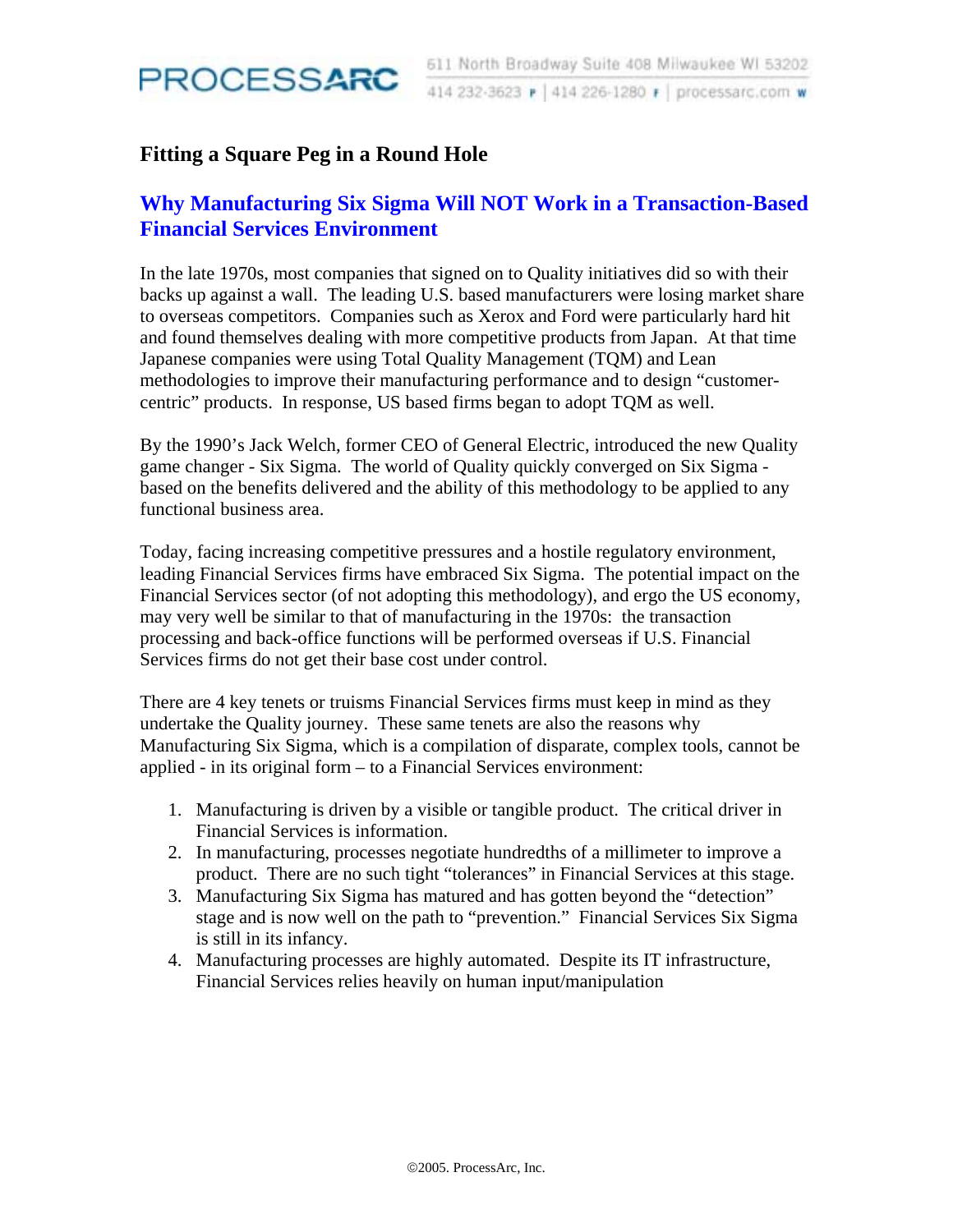

# *What is Financial Services Six Sigma?*

Six Sigma is a methodology that uses human assets, data and statistics to reduce operational cost and risk while increasing customer service. Six Sigma analyzes and measures business processes in terms of defects (rework, wait time, rejects…). The statistical base to this methodology helps organizations understand the magnitude of process deviation from customer expectation or original design intent. Six Sigma helps identify and eliminate the root cause of variation, i.e., lack of process standardization, passing incomplete transactions to the next step, or passing inaccurate information on to the next tier.

The hidden cost of variation -- defects and waste -- is in the millions of dollars. This variation often derives from a lack of information. Six Sigma helps organizations identify what they don't know AND emphasize, what they should know. It then provides a roadmap for taking corrective action to reduce the errors and rework that cost the organization money, opportunities and customers. *Robust processes, which produce low error rates, have a direct impact on overall productivity, customer satisfaction and profitability.* 

### *So Why Doesn't Manufacturing Six Sigma Apply to the Financial Sector?*

The table below outlines the key differences between a manufacturing and financial services environment. Furthermore it explains the significance of these differences in terms of its impact to the application of Six Sigma.

| <b>Manufacturing (MFG)</b>     | <b>Financial Services (FS)</b> | <b>Significance</b>                             |
|--------------------------------|--------------------------------|-------------------------------------------------|
| Product based on very specific | Primary concern is regulatory  | Due to very specific manufacturing              |
| and tight manufacturing        | compliance and credit risk     | tolerances, Manufacturing Six Sigma is          |
| tolerances (microns or nano    |                                | significantly more complex and statistically    |
| seconds)                       |                                | based than that of Financial Services           |
| Process based on raw/part flow | Process based on               | Defective parts can be easily detected. But in  |
|                                | information/data flow          | Financial Services, incomplete/defective        |
|                                |                                | transactions are difficult to identify $\&$ are |
|                                |                                | passed to the next phase of processing.         |
| Production based on assembly   | "Production" based on          | Inventory build-up, process bottlenecks and     |
| lines                          | information flow               | process cycle time easily detected. In          |
|                                |                                | Financial Services workflow is hidden           |
|                                |                                | amongst hundreds of worker desks & IT           |
|                                |                                | infrastructure.                                 |
| Production lines highly        | Heavy reliance on human        | Manufacturing processes are highly              |
| automated                      | capital                        | standardized with minimal human interaction.    |
|                                |                                | Financial Services process integrity is based   |
|                                |                                | on its workers who over time "customize"        |
|                                |                                | their daily transactions, introducing variation |